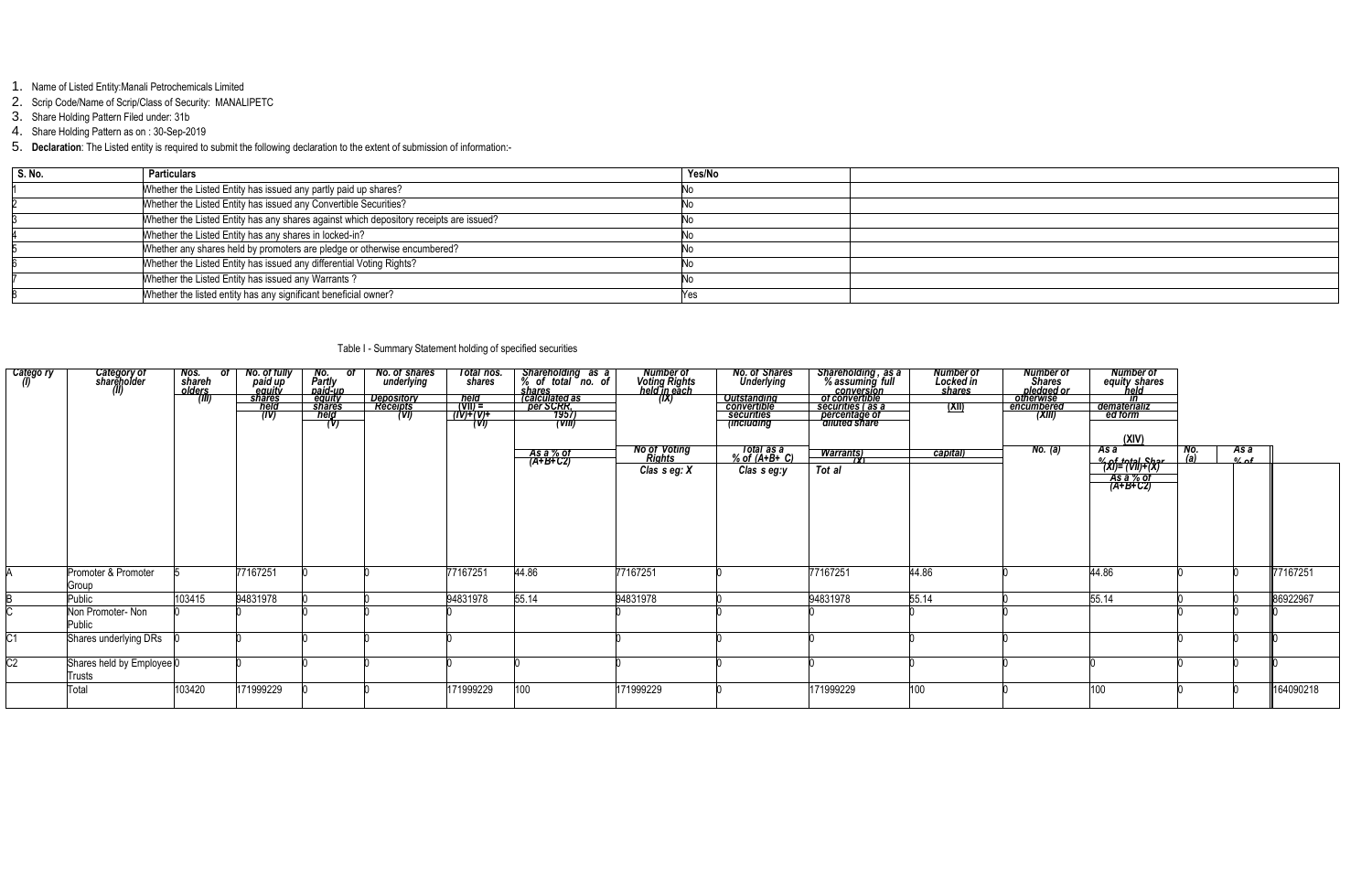# Table II - Statement showing shareholding pattern of the Promoter and Promoter Group

|                                           | <b>PAN</b>  | No. of          | No. of                 | <b>Partly</b>           | Nos. of                                     | Total                      | <b>Sharehol</b>           |                | Number of Voting Rights held in<br>each class of securities |               |                          | No. of                                  | <b>Shareholdin</b>          | <b>Number of</b> |          | <b>Number of</b>               |            | <b>Number of</b>             |
|-------------------------------------------|-------------|-----------------|------------------------|-------------------------|---------------------------------------------|----------------------------|---------------------------|----------------|-------------------------------------------------------------|---------------|--------------------------|-----------------------------------------|-----------------------------|------------------|----------|--------------------------------|------------|------------------------------|
| Category & Name<br>of the<br>Shareholders | (II)        | shareh<br>older | tully                  | paid-up                 | shares                                      | nos.                       | ding %<br>calculate       |                |                                                             |               |                          | <b>Shares</b>                           | q, as a %                   | Locked in        |          | <b>Shares</b>                  |            | equity<br>shares held        |
|                                           |             |                 | paid<br>$\overline{u}$ | equity<br><b>shares</b> | <u>underlying</u><br>Depository<br>Receipts | shares<br>held             |                           |                |                                                             | (IX)          |                          | <b>Underlying</b><br><b>Outstanding</b> | assuming<br>tull            | shares           |          | <i>pledged or</i><br>otherwise |            | <i>in</i>                    |
|                                           |             | (III)           |                        | held                    |                                             | $\overline{ \mathbf{V}  }$ | d as per<br>SCRR,         |                |                                                             |               |                          | convertible                             | conversion                  |                  | (XII)    | encumbered                     |            | dematerializ                 |
|                                           |             |                 | <u>equity</u><br>Share | (V)                     | (VI)                                        | $\overrightarrow{W+V+V}$   | 1957                      |                |                                                             |               |                          | securities                              | 0t                          |                  |          |                                | (XIII)     |                              |
|                                           |             |                 | s held                 |                         |                                             |                            | As a % of                 |                | <b>No of Voting Rights</b>                                  |               | Total as a %<br>of Total | (including                              | convertible<br>securities ( | No. (a)          | As a     | No.<br>(a)                     | As a       | $\frac{1}{\sqrt{2}}$ ed form |
|                                           |             |                 | T(V)                   |                         |                                             |                            | $\overrightarrow{A+B+CZ}$ |                |                                                             |               |                          | (X)                                     | as a                        |                  | % of     |                                | % of total |                              |
|                                           |             |                 |                        |                         |                                             |                            | (VIII)                    | <b>Class X</b> | <b>Class Y</b>                                              | Tot al        | Voting<br>rights         |                                         | percentage<br>of diluted    |                  | total    |                                | share s    |                              |
|                                           |             |                 |                        |                         |                                             |                            |                           |                |                                                             |               |                          |                                         |                             |                  | Shar es  |                                | held (b)   |                              |
|                                           |             |                 |                        |                         |                                             |                            |                           |                |                                                             |               |                          |                                         | share<br>capital)           |                  | held (b) |                                |            |                              |
|                                           |             |                 |                        |                         |                                             |                            |                           |                |                                                             |               |                          |                                         | $\frac{1}{2}$ $\frac{1}{2}$ |                  |          |                                |            |                              |
|                                           |             |                 |                        |                         |                                             |                            |                           |                |                                                             |               |                          |                                         | $\overline{(VII)+X}$ as a   |                  |          |                                |            |                              |
|                                           |             |                 |                        |                         |                                             |                            |                           |                |                                                             |               |                          |                                         | % of<br>A+B+C2              |                  |          |                                |            |                              |
|                                           |             |                 |                        |                         |                                             |                            |                           |                |                                                             |               |                          |                                         |                             |                  |          |                                |            |                              |
| Indian                                    |             |                 |                        |                         |                                             |                            |                           |                |                                                             |               |                          |                                         |                             |                  |          |                                |            |                              |
| Individuals/Hindu undivided               |             |                 |                        |                         |                                             |                            |                           |                |                                                             |               |                          |                                         |                             |                  |          |                                |            |                              |
| Family                                    |             |                 |                        |                         |                                             |                            |                           |                |                                                             |               |                          |                                         |                             |                  |          |                                |            |                              |
| Central Government/ State                 |             |                 |                        |                         |                                             |                            |                           |                |                                                             |               |                          |                                         |                             |                  |          |                                |            |                              |
| Government(s)                             |             |                 |                        |                         |                                             |                            |                           |                |                                                             |               |                          |                                         |                             |                  |          |                                |            |                              |
| <b>Financial Institutions/ Banks</b>      |             |                 | 11212500               |                         |                                             | 11212500                   | 6.52                      | 11212500       |                                                             | 12125006.52   |                          |                                         | 6.52                        |                  |          |                                |            | 11212500                     |
| TAMILNADU INDUSTRIAL                      | AAACT3409P1 |                 | 11212500               |                         |                                             | 11212500                   | 6.52                      | 11212500       |                                                             | 12125006.52   |                          |                                         | 6.52                        |                  |          |                                |            | 11212500                     |
| <b>DEVELOPMENT</b>                        |             |                 |                        |                         |                                             |                            |                           |                |                                                             |               |                          |                                         |                             |                  |          |                                |            |                              |
| <b>CORPORATION LIMITED</b>                |             |                 |                        |                         |                                             |                            |                           |                |                                                             |               |                          |                                         |                             |                  |          |                                |            |                              |
| Any Other (specify)                       |             |                 | 65954751               |                         |                                             | 65954751                   | 38.35                     | 65954751       |                                                             | 6595475138.35 |                          |                                         | 38.35                       |                  |          |                                |            | 65954751                     |
| <b>Bodies Corporate</b>                   |             |                 | 65941103               |                         |                                             | 65941103                   | 38.34                     | 65941103       |                                                             | 6594110338.34 |                          |                                         | 38.34                       |                  |          |                                |            | 65941103                     |
| SIDD LIFE SCIENCES                        | AAECS9251J  |                 | 65846053               |                         |                                             | 65846053                   | 38.28                     | 65846053       |                                                             | 6584605338.28 |                          |                                         | 38.28                       |                  |          |                                |            | 65846053                     |
| <b>PRIVATE LIMITED</b>                    |             |                 |                        |                         |                                             |                            |                           |                |                                                             |               |                          |                                         |                             |                  |          |                                |            |                              |
| <b>SOUTHERN</b>                           | AAACS4668K1 |                 | 10000                  |                         |                                             | 10000                      | 0.01                      | 10000          |                                                             | 10000         | 0.01                     |                                         | 0.01                        |                  |          |                                |            | 10000                        |
| PETROCHEMICAL                             |             |                 |                        |                         |                                             |                            |                           |                |                                                             |               |                          |                                         |                             |                  |          |                                |            |                              |
|                                           |             |                 |                        |                         |                                             |                            |                           |                |                                                             |               |                          |                                         |                             |                  |          |                                |            |                              |
| <b>INDUSTRIES</b>                         |             |                 |                        |                         |                                             |                            |                           |                |                                                             |               |                          |                                         |                             |                  |          |                                |            |                              |
| <b>CORPORATION LIMITED</b>                |             |                 |                        |                         |                                             |                            |                           |                |                                                             |               |                          |                                         |                             |                  |          |                                |            |                              |
| RANFORD INVESTMENTS AADCR5452K1           |             |                 | 85050                  |                         |                                             | 85050                      | 0.05                      | 85050          |                                                             | 85050         | 0.05                     |                                         | 0.05                        |                  |          |                                |            | 85050                        |
| <b>LIMITED</b>                            |             |                 |                        |                         |                                             |                            |                           |                |                                                             |               |                          |                                         |                             |                  |          |                                |            |                              |
| Director or Director's                    |             |                 | 13648                  |                         |                                             | 13648                      | 0.01                      | 13648          |                                                             | 13648         | 0.01                     |                                         | 0.01                        |                  |          |                                |            | 13648                        |
| Relatives                                 |             |                 |                        |                         |                                             |                            |                           |                |                                                             |               |                          |                                         |                             |                  |          |                                |            |                              |
| <b>ASHWIN C MUTHIAH</b>                   | AAEPA4148H1 |                 | 13648                  |                         |                                             | 13648                      | 0.01                      | 13648          |                                                             | 13648         | 0.01                     |                                         | 0.01                        |                  |          |                                |            | 13648                        |
| Sub-Total (A)(1)                          |             |                 | 77167251               |                         |                                             | 77167251                   | 44.86                     | 77167251       |                                                             | 7716725144.86 |                          |                                         | 44.86                       |                  |          |                                |            | 77167251                     |
| Foreign                                   |             |                 |                        |                         |                                             |                            |                           |                |                                                             |               |                          |                                         |                             |                  |          |                                |            |                              |
| Individuals (Non-Resident                 |             |                 |                        |                         |                                             |                            |                           |                |                                                             |               |                          |                                         |                             |                  |          |                                |            |                              |
| Individuals/ Foreign                      |             |                 |                        |                         |                                             |                            |                           |                |                                                             |               |                          |                                         |                             |                  |          |                                |            |                              |
| Individuals)                              |             |                 |                        |                         |                                             |                            |                           |                |                                                             |               |                          |                                         |                             |                  |          |                                |            |                              |
| Government                                |             |                 |                        |                         |                                             |                            |                           |                |                                                             |               |                          |                                         |                             |                  |          |                                |            |                              |
| Institutions                              |             |                 |                        |                         |                                             |                            |                           |                |                                                             |               |                          |                                         |                             |                  |          |                                |            |                              |
| Foreign Portfolio Investor                |             |                 |                        |                         |                                             |                            |                           |                |                                                             |               |                          |                                         |                             |                  |          |                                |            |                              |
| Any Other (specify)                       |             |                 |                        |                         |                                             |                            |                           |                |                                                             |               |                          |                                         |                             |                  |          |                                |            |                              |
| Sub-Total (A)(2)                          |             |                 |                        |                         |                                             |                            |                           |                |                                                             |               |                          |                                         |                             |                  |          |                                |            |                              |
| Total Shareholding of                     |             |                 | 77167251               |                         |                                             | 77167251                   | 44.86                     | 77167251       |                                                             | 7716725144.86 |                          |                                         | 44.86                       |                  |          |                                |            | 77167251                     |
| Promoter and Promoter                     |             |                 |                        |                         |                                             |                            |                           |                |                                                             |               |                          |                                         |                             |                  |          |                                |            |                              |
| Group $(A) = (A)(1)+(A)(2)$               |             |                 |                        |                         |                                             |                            |                           |                |                                                             |               |                          |                                         |                             |                  |          |                                |            |                              |
|                                           |             |                 |                        |                         |                                             |                            |                           |                |                                                             |               |                          |                                         |                             |                  |          |                                |            |                              |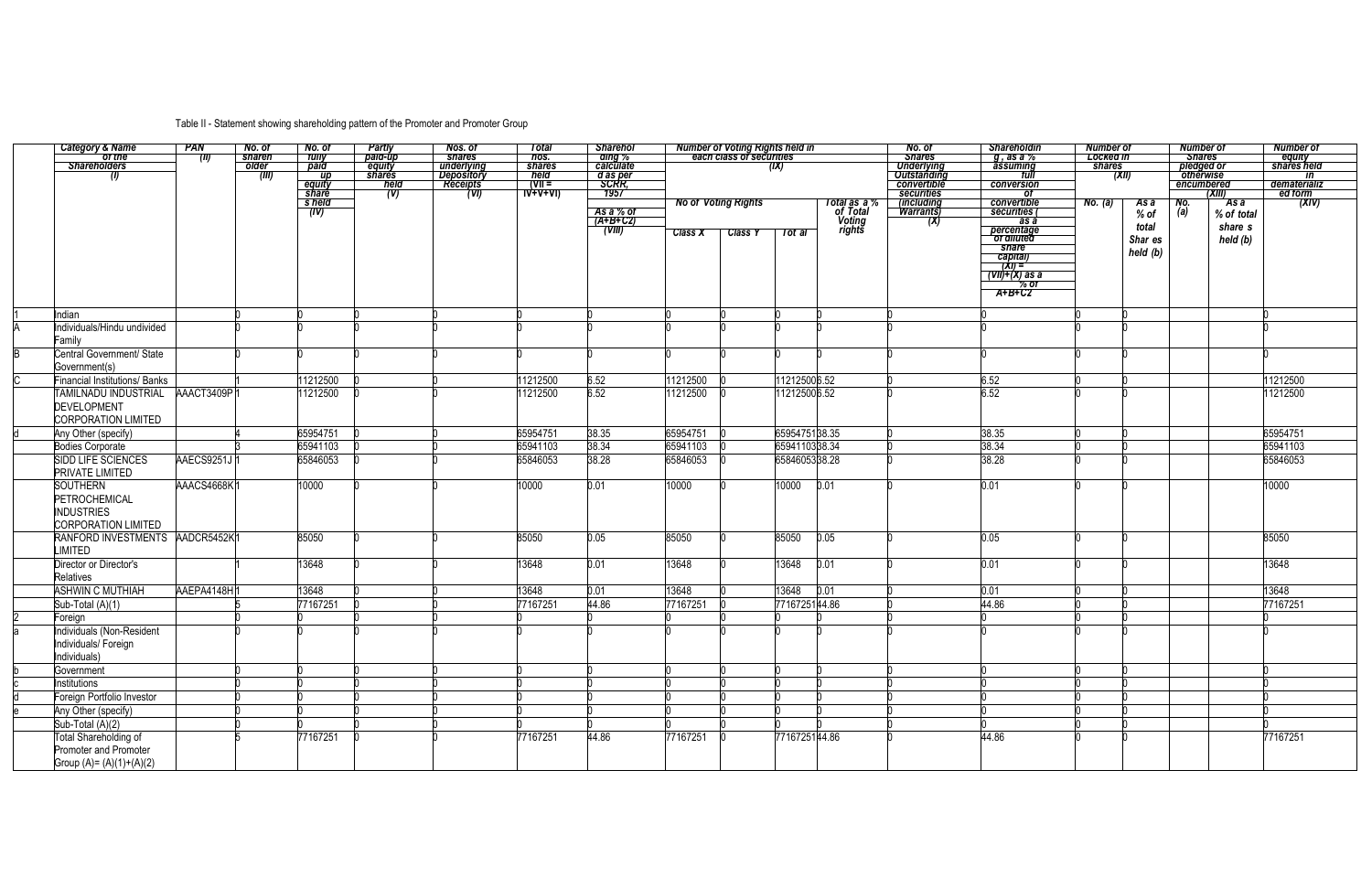## Table III - Statement showing shareholding pattern of the Public shareholder

| Category & Name of the<br>Shareholders                                                | PAN (II)    | Nos. of<br>shareh<br>older (III) | No. of<br>fully paid<br>up equity<br>share s | Partly paid-<br>up equity<br>shares held<br>(V) | Nos. of shares<br>underlying<br>Depository<br>Receipts (VI) | Total nos.<br>shares<br>$held$ VII =<br>$IV+V+VI$ | Sharehol ding<br>% calculate d<br>as per SCRR,<br>1957 |                |                                       | (IX)           | <b>Number of Voting Rights held in each class of<br/>securities</b> | <b>No. of Shares</b><br><b>Underlying</b><br>Outstanding<br>convertible | <b>Total shareholdin</b><br>$g$ , as a $\%$<br>assuming full<br>conversion of         |            | Number of<br>Locked in<br>shares (XII)       | <b>Number of Shares</b><br>pledged or<br>otherwise<br>encumbered (XIII)                                                                   | <b>Number of equity</b><br>shares held in<br>dematerializ ed<br>form (XIV) |
|---------------------------------------------------------------------------------------|-------------|----------------------------------|----------------------------------------------|-------------------------------------------------|-------------------------------------------------------------|---------------------------------------------------|--------------------------------------------------------|----------------|---------------------------------------|----------------|---------------------------------------------------------------------|-------------------------------------------------------------------------|---------------------------------------------------------------------------------------|------------|----------------------------------------------|-------------------------------------------------------------------------------------------------------------------------------------------|----------------------------------------------------------------------------|
|                                                                                       |             |                                  | held (IV)                                    |                                                 |                                                             |                                                   | As a % of<br>$(A+B+C2)$ VIII                           | Class X        | <b>No of Voting Rights</b><br>Class Y | Tot al         | Total as a %<br>of Total<br><b>Voting</b><br>rights                 | securities<br>(including<br>Warrants) (X)                               | convertible<br>securities (as a<br>percentage of<br>diluted share<br>capital)<br>(XI) | No.<br>(a) | As a<br>% of<br>total<br>Shar es<br>held (b) | No.<br>As a<br>% of total<br>(No $t$<br>share s<br>ap pli<br>held (Not<br>ca<br>ble<br>applic<br>able) (b)<br>$\left( \mathbf{a} \right)$ |                                                                            |
| Institutions                                                                          |             |                                  |                                              |                                                 |                                                             |                                                   |                                                        |                |                                       |                |                                                                     |                                                                         |                                                                                       |            |                                              |                                                                                                                                           |                                                                            |
| Mutual Funds/                                                                         |             |                                  | 183750                                       |                                                 |                                                             | 183750                                            | 0.11                                                   | 183750         |                                       | 183750         | 0.11                                                                |                                                                         | 0.11                                                                                  |            |                                              |                                                                                                                                           | 17850                                                                      |
| <b>Venture Capital Funds</b>                                                          |             |                                  |                                              |                                                 |                                                             |                                                   |                                                        |                |                                       |                |                                                                     |                                                                         |                                                                                       |            |                                              |                                                                                                                                           |                                                                            |
| Alternate Investment Funds                                                            |             |                                  |                                              |                                                 |                                                             |                                                   |                                                        |                |                                       |                |                                                                     |                                                                         |                                                                                       |            |                                              |                                                                                                                                           |                                                                            |
| Foreign Venture Capital<br>Investors                                                  |             |                                  |                                              |                                                 |                                                             |                                                   |                                                        |                |                                       |                |                                                                     |                                                                         |                                                                                       |            |                                              |                                                                                                                                           |                                                                            |
| Foreign Portfolio Investors                                                           |             |                                  | 2583550                                      |                                                 |                                                             | 2583550                                           | 1.5                                                    | 2583550        |                                       | 2583550 1.5    |                                                                     |                                                                         | 1.5                                                                                   |            |                                              |                                                                                                                                           | 2583550                                                                    |
| ARIAL HOLDINGS                                                                        | AAKCA6796Q1 |                                  | 2260000                                      |                                                 |                                                             | 2260000                                           | 1.31                                                   | 2260000        |                                       | 2260000 1.31   |                                                                     |                                                                         | 1.31                                                                                  |            |                                              |                                                                                                                                           | 2260000                                                                    |
| <b>Financial Institutions/ Banks</b>                                                  |             |                                  | 389227                                       |                                                 |                                                             | 389227                                            | 0.23                                                   | 389227         |                                       | 389227         | 0.23                                                                |                                                                         | 0.23                                                                                  |            |                                              |                                                                                                                                           | 372277                                                                     |
| <b>Insurance Companies</b>                                                            |             |                                  |                                              |                                                 |                                                             |                                                   |                                                        |                |                                       |                |                                                                     |                                                                         |                                                                                       |            |                                              |                                                                                                                                           |                                                                            |
| Provident Funds/ Pension<br>Funds                                                     |             |                                  |                                              |                                                 |                                                             |                                                   |                                                        |                |                                       |                |                                                                     |                                                                         |                                                                                       |            |                                              |                                                                                                                                           |                                                                            |
| Any Other (specify)                                                                   |             |                                  |                                              |                                                 |                                                             |                                                   |                                                        |                |                                       |                |                                                                     |                                                                         |                                                                                       |            |                                              |                                                                                                                                           |                                                                            |
| Sub-Total (B)(1)                                                                      |             |                                  | 3156527                                      |                                                 |                                                             | 3156527                                           | 1.84                                                   | 3156527        |                                       | 156527 1.84    |                                                                     |                                                                         | 1.84                                                                                  |            |                                              |                                                                                                                                           | 2973677                                                                    |
| Central Government/ State<br>Government(s)/ President of<br>India                     |             |                                  |                                              |                                                 |                                                             |                                                   |                                                        |                |                                       |                |                                                                     |                                                                         |                                                                                       |            |                                              |                                                                                                                                           |                                                                            |
| Sub-Total (B)(2)                                                                      |             |                                  |                                              |                                                 |                                                             |                                                   |                                                        |                |                                       |                |                                                                     |                                                                         |                                                                                       |            |                                              |                                                                                                                                           |                                                                            |
| Non-institutions                                                                      |             |                                  |                                              |                                                 |                                                             |                                                   |                                                        |                |                                       |                |                                                                     |                                                                         |                                                                                       |            |                                              |                                                                                                                                           |                                                                            |
| Individuals -                                                                         |             | 98818                            | 71642014                                     |                                                 |                                                             | 71642014                                          | 41.65                                                  | 71642014       |                                       | 7164201441.65  |                                                                     |                                                                         | 41.65                                                                                 |            |                                              |                                                                                                                                           | 64423993                                                                   |
| Individual shareholders<br>holding nominal share capital<br>up to Rs. 2 lakhs.        |             | 98701                            | 60204952                                     |                                                 |                                                             | 60204952                                          | 35                                                     | 60204952       |                                       | 6020495235     |                                                                     |                                                                         |                                                                                       |            |                                              |                                                                                                                                           | 53061841                                                                   |
| Individual shareholders<br>holding nominal share capital<br>in excess of Rs. 2 lakhs. |             | 117                              | 11437062                                     |                                                 |                                                             | 11437062                                          | 6.65                                                   | 11437062       |                                       | 114370626.65   |                                                                     |                                                                         | 6.65                                                                                  |            |                                              |                                                                                                                                           | 11362152                                                                   |
| NBFCs registered with RBI                                                             |             |                                  |                                              |                                                 |                                                             |                                                   |                                                        |                |                                       |                |                                                                     |                                                                         |                                                                                       |            |                                              |                                                                                                                                           |                                                                            |
| <b>Employee Trusts</b>                                                                |             |                                  |                                              |                                                 |                                                             |                                                   |                                                        |                |                                       |                |                                                                     |                                                                         |                                                                                       |            |                                              |                                                                                                                                           |                                                                            |
| Overseas Depositories<br>(holding DRs) (balancing<br>figure)                          |             |                                  |                                              |                                                 |                                                             |                                                   |                                                        |                |                                       |                |                                                                     |                                                                         |                                                                                       |            |                                              |                                                                                                                                           |                                                                            |
| Any Other (specify)                                                                   |             | 4570                             | 20033437                                     |                                                 |                                                             | 20033437                                          | 11.65                                                  | 20033437       |                                       | 2003343711.65  |                                                                     |                                                                         | 11.65                                                                                 |            |                                              |                                                                                                                                           | 19525297                                                                   |
| <b>Bodies Corporate</b>                                                               |             | 573                              | 4817050                                      |                                                 |                                                             | 4817050                                           | 2.8                                                    | 4817050        |                                       | 4817050 2.8    |                                                                     |                                                                         | 2.8                                                                                   |            |                                              |                                                                                                                                           | 4637650                                                                    |
| <b>Clearing Members</b>                                                               |             | 92                               | 458058                                       |                                                 |                                                             | 458058                                            | 0.27                                                   | 458058         |                                       | 458058         | 0.27                                                                |                                                                         | 0.27                                                                                  |            |                                              |                                                                                                                                           | 458058                                                                     |
| Foreign Nationals                                                                     |             |                                  | 300                                          |                                                 |                                                             | 300                                               |                                                        | 300            |                                       | 300            |                                                                     |                                                                         |                                                                                       |            |                                              |                                                                                                                                           | 300                                                                        |
| <b>HUF</b>                                                                            |             | 1801                             | 3889273                                      |                                                 |                                                             | 3889273                                           | 2.26                                                   | 3889273        |                                       | 3889273 2.26   |                                                                     |                                                                         | 2.26                                                                                  |            |                                              |                                                                                                                                           | 3889258                                                                    |
| <b>IEPF</b>                                                                           |             |                                  | 6453896                                      |                                                 |                                                             | 6453896                                           | 3.75                                                   | 6453896        |                                       | 6453896 3.75   |                                                                     |                                                                         | 3.75                                                                                  |            |                                              |                                                                                                                                           | 6453896                                                                    |
| Non-Resident Indian (NRI)                                                             |             | 2097                             | 4223781                                      |                                                 |                                                             | 4223781                                           | 2.46                                                   | 4223781        |                                       | 4223781 2.46   |                                                                     |                                                                         | 2.46                                                                                  |            |                                              |                                                                                                                                           | 3895056                                                                    |
| Trusts<br>Unclaimed or Suspense or                                                    |             |                                  | 1540<br>189539                               |                                                 |                                                             | 1540<br>189539                                    | 0.11                                                   | 1540<br>189539 |                                       | 1540<br>189539 | 0.11                                                                |                                                                         | 0.11                                                                                  |            |                                              |                                                                                                                                           | 1540<br>189539                                                             |
| <b>Escrow Account</b>                                                                 |             |                                  |                                              |                                                 |                                                             |                                                   |                                                        |                |                                       |                |                                                                     |                                                                         |                                                                                       |            |                                              |                                                                                                                                           |                                                                            |
| Sub-Total (B)(3)                                                                      |             | 103388                           | 91675451                                     |                                                 |                                                             | 91675451                                          | 53.3                                                   | 91675451       |                                       | 9167545153.3   |                                                                     |                                                                         | 53.3                                                                                  |            |                                              |                                                                                                                                           | 83949290                                                                   |
| <b>Total Public Shareholding</b><br>$(B)=(B)(1)+(B)(2)+(B)(3)$                        |             | 103415                           | 94831978                                     |                                                 |                                                             | 94831978                                          | 55.14                                                  | 94831978       |                                       | 9483197855.14  |                                                                     |                                                                         | 55.14                                                                                 |            |                                              |                                                                                                                                           | 86922967                                                                   |